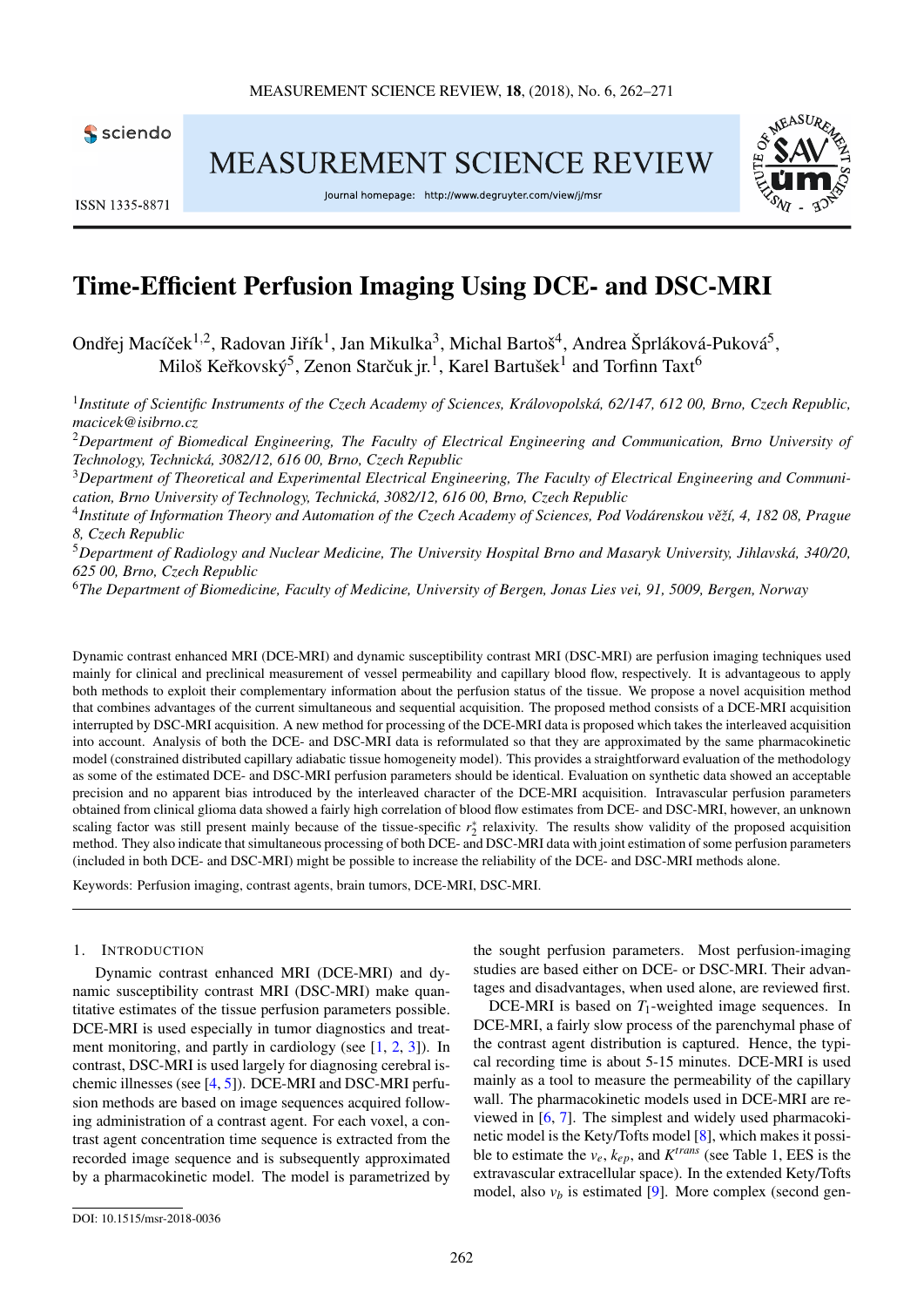eration) models have been introduced to model also the intravascular contrast agent distribution phase. The best known of these models are the two compartment exchange model (2CXM) [\[10\]](#page-8-9), the adiabatic approximation of the tissue homogeneity model (aaTH) [\[11\]](#page-8-10), and the distributed capillary adiabatic tissue homogeneity model DCATH [\[12\]](#page-8-11). With these models, additional perfusion parameters can be estimated: *Tc*, *Fb*, and *PS* (Table [1\)](#page-3-0). However, these second generation models require higher temporal resolution and higher signal-tonoise ratio (*SNR*) so as not to be ill-posed due to the higher number of the estimated parameters and the fast dynamics of the vascular distribution phase [\[13\]](#page-8-12).

DSC-MRI (see reviews  $[4, 14]$  $[4, 14]$  $[4, 14]$ ) is based on  $T_2$ - or  $T_2^*$ weighted image sequences. It has been used mostly for brain studies where no contrast agent extravasation occurs due to the blood brain barrier (BBB). Hence, only the vascular phase of the contrast agent distribution is assumed. This requires only one to two minutes of recording [\[15\]](#page-8-14). Contrast agent concentration curves are extracted from  $T_2/T_2^*$ -weighted image sequences. The vascular perfusion parameters can be estimated by approximating the contrast agent concentration time sequences with a nonparametric pharmacokinetic model or with a pharmacokinetic model assuming, e.g., a compart-ment approximation [\[14\]](#page-8-13). The estimated perfusion parameters are the cerebral blood flow, *CBF*  $(F_b$  in DCE-MRI), cerebral blood volume, *CBV* (*v<sup>b</sup>* in DCE-MRI), and the mean intravascular transit time, *MT T* (*T<sup>c</sup>* in DCE-MRI). This model, however, is not valid for leaky capillaries. For these cases, the application of a prebolus (a small dose of the contrast agent applied before the DSC-MRI acquisition) is recommended [\[16\]](#page-8-15), which decreases the contrast agent concentration gradient between the vascular space and the EES and, hence, suppresses the contrast agent extravasation. Another effect making absolute quantification of *CBV* and *CBF* a challenge is the dependence of the DSC-MRI signal (namely  $r_2^*$  and  $r_2$ ) relaxivity) on the vessel size and structure  $[14]$ .

It is advantageous to apply both DCE- and DSC-MRI together to exploit their complementary information about the permeability and blood flow of the tissue or to correct for unwanted  $T_1$  and  $T_2^*$  effects [\[17,](#page-8-16) [18,](#page-8-17) [19\]](#page-8-18). DCE- and DSC-MRI data can be acquired simultaneously using multi gradient echo techniques. They can be combined with saturation recovery preparation  $[20, 21]$  $[20, 21]$  $[20, 21]$  or with spin echo and echo planar imaging (EPI) techniques [\[22\]](#page-8-21). By acquiring data for several (at least two) echo times, it is possible to estimate  $T_2^*$  (and possibly also  $T_2$  for the combined spin- and gradientecho acquisition) and *T*<sup>1</sup> separately. Consequently, DCE-MRI concentration time curves can be corrected for degradation caused by shortening of  $T_2^*$  and the DSC-MRI concentration time curves can be corrected for impairment caused by shortening of  $T_1$ . Regardless of these corrections, in the case of contrast agent extravasation (e.g., in tumors), the DSC-MRI contrast agent concentration as derived from  $T_2^*$  or  $T_2$ is affected by the time varying gradient of the contrast agent concentration between the intra- and extravascular space. A general disadvantage of simultaneous DCE- and DSC-MRI recording is that the acquisition of more gradient echoes and

the need for a sufficient signal-to-noise ratio even for higher echo times leads to lower spatial and/or temporal resolution of the acquired images compared to standard separate DCE and DSC acquisitions.

Another possibility of acquiring both DCE- and DSC-MRI data is a sequential acquisition [\[23\]](#page-8-22). DCE-MRI is recorded first, because the contrast agent bolus is also a prebolus for the following DSC-MRI acquisition, suppressing contrast agent extravasation in the subsequent DSC-MRI. This makes it possible to use an intravascular pharmacokinetic model for the DSC-MRI analysis. Compared to the simultaneous DCE-DSC method mentioned above, the sequential acquisition method is more time demanding, but it can take advantage of a higher spatial and/or temporal resolution. Complete suppression of contrast agent extravasation in DSC-MRI can be achieved by using a high molecular weight contrast agent (so far allowed only for preclinical experiments) [\[17\]](#page-8-16).

In this paper, a three-segment DCE-DSC-DCE acquisition method is used. It combines the advantages of both the simultaneous and sequential techniques. By interrupting the DCE acquisition and inserting the DSC acquisition, the prebolus suppression of extravasation is kept as well as a short acquisition duration (corresponding to that of a DCE experiment). At the same time, spatial and/or temporal resolution higher than with the multi echo approach is achieved. Our prelimi-nary versions of this acquisition method can be found in [\[24\]](#page-9-0) and [\[25\]](#page-9-1). In this paper, the proposed method is evaluated on simulated data and on a set of clinical data.

Pharmacokinetic models that impose the same assumptions on both DCE- and DSC-MRI are used, based on the constrained DCATH pharmacokinetic model [\[26\]](#page-9-2), with modifications accounting for the interrupted acquisition and the prebolus extravasation suppression. This provides a straightforward evaluation of the methodology as some of the estimated DCE- and DSC-MRI perfusion parameters (intravascular perfusion parameters: blood flow, blood volume, and mean transit time) should be identical. Such comparison can provide an insight into the possibility of a joint estimation of the intravascular perfusion parameters from DCE- and DSC-MRI.

#### 2. SUBJECTS & METHODS

Assuming stationary perfusion parameters (i.e., timeinvariance during acquisition) and linearity of the modeled system, the contrast agent concentration time sequences extracted from the recorded DSC-MRI or DCE-MRI image sequence for each voxel or tissue region of interest (ROI) can be modeled using the pharmacokinetic model:

<span id="page-1-0"></span>
$$
C_{ROI}(n) = \frac{F_p}{1 - Hct_{LV}} \left( C_{AIF} * IRF \right)(n), \tag{1}
$$

where *n* is the time index,  $(*)$  is the discrete convolution operator,  $C_{AIF}(n)$  is the arterial input function (AIF), i.e. the contrast agent concentration in blood measured in an artery feeding the tissue ROI, *HctLV* is hematocrit in large vessels used for conversion of the contrast agent concentration in blood,  $C_{AIF}(n)$ , to blood plasma concentration,  $C_p(n)$ . The sequence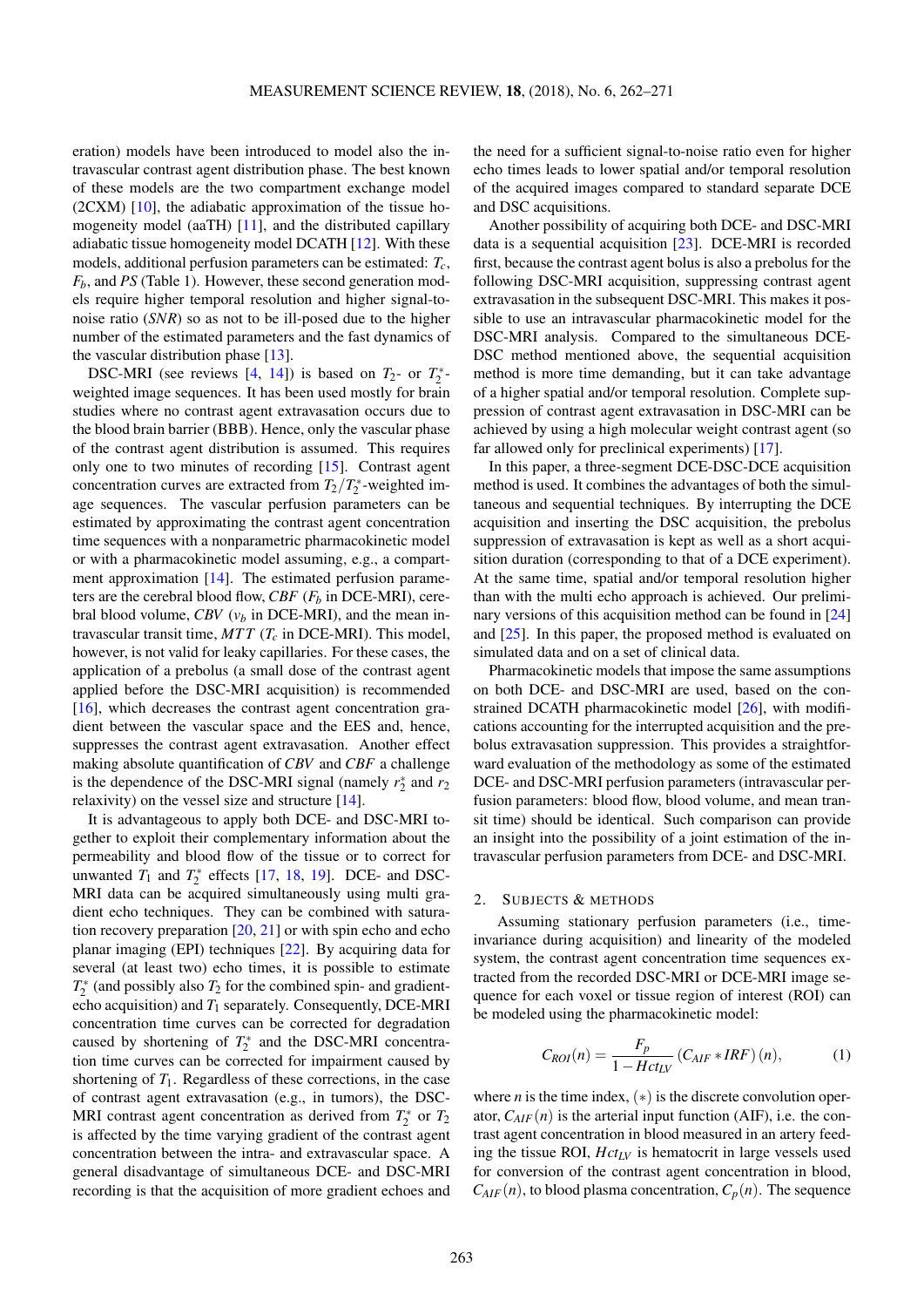$IRF(n)$  is the impulse residue function (the probability that a contrast agent particle after an ideal instantaneous bolus injection is still present in the tissue ROI at the time index *n*). The perfusion parameters ( $F_p$  and the parameters of  $IRF(n)$ ) are estimated by deconvolution, formulated as least-squares fitting of the model [\(1\)](#page-1-0) to the measured sequence,  $C_{ROI}(n)$ , assuming that *CAIF*(*n*) is known, e.g., measured, see below.

## 2.1. Three-segment acquisition protocol

The proposed interleaved acquisition protocol (Fig. [1,](#page-2-0) right column) is designed to include both contrast enhanced techniques in the shortest possible time window. First, the calibration DCE-MRI sequence is applied, which is used to convert signal intensity to contrast agent concentration, e.g., the multi flip angle acquisition (multiple *FA*) [\[27\]](#page-9-3). This sequence is followed by administration of the contrast agent and the first part of the contrast DCE-MRI acquisition. This part captures the arterial phase and the start of the parenchymal phase of the contrast agent distribution. Then, high resolution anatomical scans are acquired, followed by the second bolus of the contrast agent and the DSC-MRI acquisition. Finally, the second part of the contrast DCE-MRI sequence is recorded (no contrast agent applied). This part captures the parenchymal phase of the contrast agent distribution.

<span id="page-2-0"></span>

Fig. 1. Schematic comparison of the proposed Interleaved acquisition (right column), the simultaneous DCE- DSC-MRI acquisition (left), and the sequential DCE- DSC-MRI acquisition (center column). Total duration of the Interleaved protocol is 12 min:27 s.

#### 2.2. Arterial input functions

For processing of the DCE-MRI recording, the two segments of the AIF are derived from the two DCE-MRI contrast recordings. They are calculated as the average contrast agent concentration sequence within a manually drawn region in a feeding artery. To provide the missing part of the AIF corresponding to the missing data between the two DCE-MRI contrast recordings, the measured AIF segments are approximated by a parametric model. It is derived from Parker's AIF model [\[28\]](#page-9-4):

$$
C_{p1}(n, \mathbf{r}) = \sum_{i=1}^{2} \frac{A_i}{\sigma_i \sqrt{2\pi}} \exp\left(\frac{-(n-N_i)^2}{2\sigma_i^2}\right) + \frac{\alpha \exp(-\beta n)}{1 + \exp(-s(n-\tau))},
$$
(2)

where  $\mathbf{r} = [A_1, A_2, N_1, N_2, \sigma_1, \sigma_2, \alpha, \beta, s, \tau]$  is the vector of Parker's AIF parameters. To account for the application of two boluses, the sum of two delayed and scaled Parker's AIFs is used:

<span id="page-2-1"></span>
$$
C_p(n,\mathbf{r}) = C_{p1}(n,\mathbf{r}) + D_R C_{p1}(n - N_s, \mathbf{r}).
$$
 (3)

The parameter  $N_s$  is the time delay between the applications of the two boluses, estimated as the delay between the peaks in the measured AIF signals of the first-phase DCE-MRI and the DSC-MRI recordings. The parameter  $D_R$  is the ratio of the DSC-MRI and the DCE-MRI bolus doses. An example of the measured AIF segments and the fitted AIF model [\(3\)](#page-2-1) is given in Fig. [2.](#page-2-2)

<span id="page-2-2"></span>

Fig.2. Approximation of the DCE-MRI AIF sequences by Parker's model (the second contrast agent bolus had a two-fold higher dose than the first bolus) (upper). Approximation of the DSC-MRI AIF sequence by the GVF model (lower).

To minimize the partial volume effect, the individual examination-specific AIFs are scaled to have the same area under the curve (AUC) as the AIF with the maximum AUC in the data set, as in  $[29]$ . The same contrast agent dose in all examinations is assumed. The AUC is calculated numerically from the AIF model [\(3\)](#page-2-1) in the time interval from time zero to the point of almost complete tracer elimination. The elimination time is determined as the time when the AIF level reaches a defined negligible fraction of its maximum (here 1/250).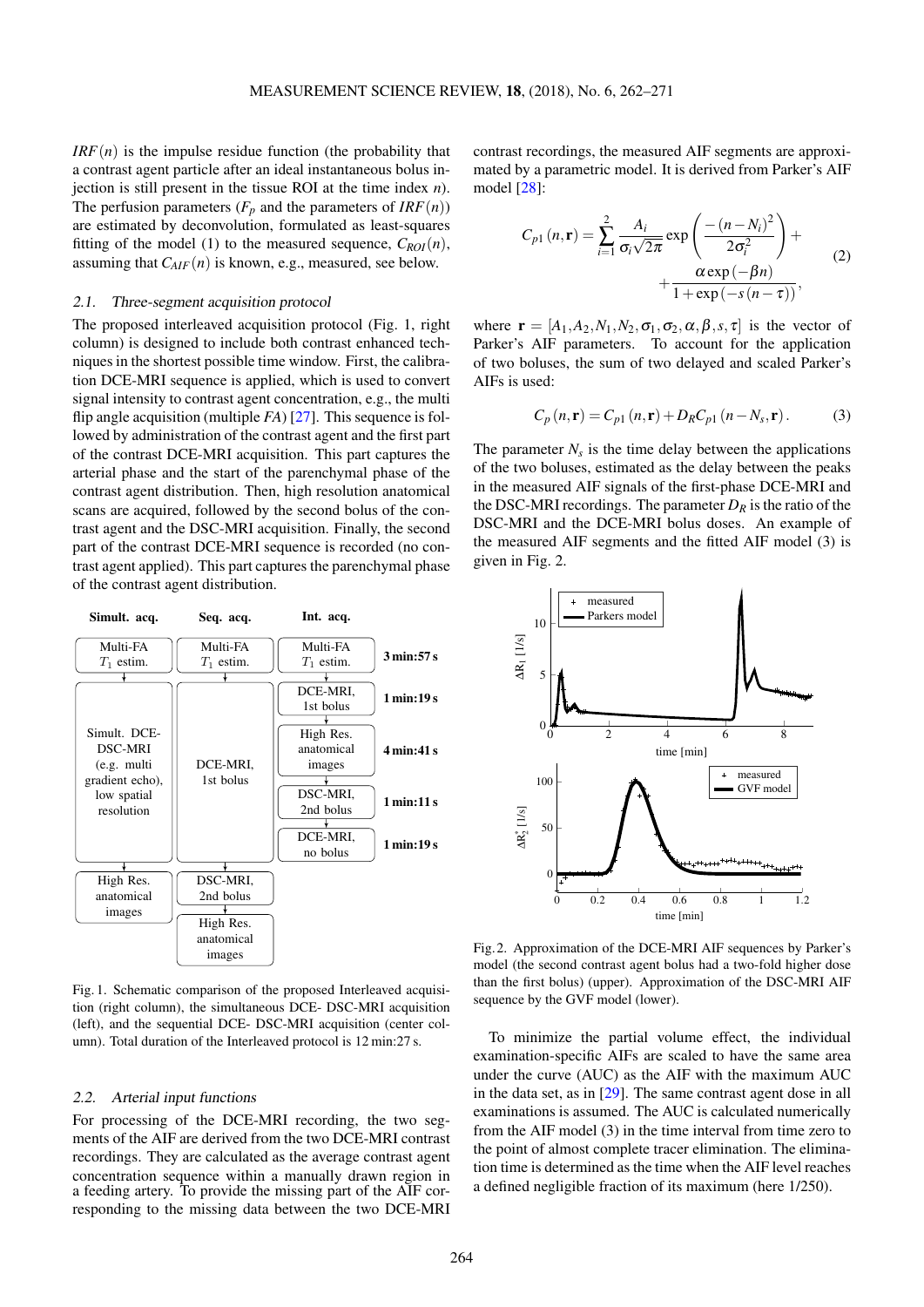Table 1. Perfusion parameters of the aaTH model

<span id="page-3-0"></span>

| symbol         | description                             | unit              |
|----------------|-----------------------------------------|-------------------|
| $F_p$          | Blood plasma flow per unit              | $mL/min/100$ $mL$ |
|                | volume of tissue                        |                   |
| $F_b$          | Whole blood flow per unit mL/min/100 mL |                   |
|                | volume of tissue                        |                   |
| $v_p$          | Blood plasma volume per                 | $mL/100$ mL       |
|                | unit volume of tissue                   |                   |
| $v_b$          | Whole blood volume per                  | $mL/100$ mL       |
|                | unit volume of tissue                   |                   |
| $\overline{E}$ | Initial extraction ratio                |                   |
| $K^{trans}$    | Volume transfer constant be-            | 1/min             |
|                | tween blood plasma and                  |                   |
|                | <b>EES</b>                              |                   |
| $k_{ep}$       | Rate constant between EES               | 1/min             |
|                | and blood plasma                        |                   |
| $T_c$          | Mean capillary transit time             | S                 |
| $v_e$          | Volume of the EES per unit              | $mL/100$ mL       |
|                | volume of tissue                        |                   |
| PS             | Permeability surface area mL/min/100 mL |                   |
|                | product per unit volume                 |                   |
|                | of tissue                               |                   |
| <i>BAT</i>     | Bolus arrival time                      | S                 |

In the case of DSC-MRI AIF selection, a semiautomatic searching algorithm based on [\[30\]](#page-9-6) is used. As in DCE-MRI, the individual examination specific AIFs are scaled to the maximum AUC in the DSC-MRI data set, to minimize the partial volume effect. In contrast to DCE-MRI, the AUC is calculated only from the first pass of the contrast agent, i.e. recirculation effects (secondary peaks) and contrast agent extravasation are not taken into account. For this purpose, a special form of the gamma variate function (GVF) with decoupled model parameters [\[31\]](#page-9-7) is used to approximate the first pass part of the DSC-MRI AIF (here 2/3 of the samples of the whole signal). The first pass AUC part is then determined as the AUC of the complete GVF function, see Fig. [2](#page-2-2) for an example.

#### 2.3. Impulse residue functions

For DCE-MRI,  $IRF(n)$  is modeled by the DCATH model with a truncated normal distribution of the intravascular transit times, which does not allow negative transit times [\[12,](#page-8-11) [13\]](#page-8-12):

<span id="page-3-1"></span>
$$
IRF(n) = IRF_v(n) + IRF_p(n)
$$
  
\n
$$
IRF_v(n) = 1 - \frac{1}{2N_f} \left[ erf\left(\frac{nT_s - T_c}{\sqrt{2}\sigma}\right) + erf\left(\frac{T_c}{\sqrt{2}\sigma}\right) \right]
$$
  
\n
$$
IRF_p(n) = \frac{E}{2N_f} \exp\left[\frac{k_{ep}^2 \sigma^2}{2} + k_{ep} (T_c - nT_s)\right] \times
$$
  
\n
$$
\times \left\{ erf\left[\frac{(nT_s - T_c)}{\sqrt{2}\sigma} - \frac{k_{ep}\sigma}{\sqrt{2}}\right] + erf\left[\frac{T_c}{\sqrt{2}\sigma} + \frac{k_{ep}\sigma}{\sqrt{2}}\right] \right\},
$$
\n(4)

where the error function *er f* is defined as

$$
erf(n) = \frac{2}{\sqrt{\pi}} \int_{0}^{n} dx \exp(-x^{2})
$$
 (5)

and  $N_f$  is a normalization factor accounting for truncation of the normal distribution of the intravascular transit times [\[12\]](#page-8-11):

$$
N_f = \frac{1}{2} \left[ 1 + erf\left(\frac{T_c}{\sqrt{2}\sigma}\right) \right].
$$
 (6)

To decrease the number of free parameters, the DCATH model was modified by fixing the variation of the intravascular transit time,  $\sigma$ , to a small value (as proposed in [\[26\]](#page-9-2)). Hence, the modified DCATH model is an approximation to the aaTH model still with the advantage of a continuous formulation of the mean intravascular transit time,  $T_c$  [\[13\]](#page-8-12).

For small  $\sigma$ , the mean value of the normal intravasculartransit-time distribution before truncation is used as a good estimate of the mean intravascular transit time,  $T_c$ , corre-sponding to the truncated normal distribution [\[12\]](#page-8-11).

The quantities  $E$ ,  $k_{ep}$ , and  $T_c$  are the tissue specific perfusion parameters to be estimated, along with  $F_p$  (Table [1\)](#page-3-0). The remaining perfusion parameters can be derived from these parameters as:  $v_e = EF_p/k_{ep}$  and  $v_p = F_pT_c$ .

An additional parameter to be estimated is the bolus arrival time, *BAT*, i.e. the delay between the rising edge of the AIF,  $C_{AIF}(n)$ , and of the tissue contrast agent concentration time sequence,  $C_{ROI}(n)$ . Here, it is estimated according to [\[13\]](#page-8-12) in the Fourier domain, where it has a continuous formulation.

For DSC-MRI, the model in [\(4\)](#page-3-1) is modified by assuming no extravasation, i.e.  $E = 0$ . Hence, only the vascular part,  $IRF<sub>v</sub>(n)$ , is used. This formulation approximates the standard box IRF (used in DSC-MRI, e.g. [\[32\]](#page-9-8)) to allow a continuous formulation of *Tc*. The estimated perfusion parameters are *Fp*, *Tc*, and *BAT*. Blood plasma volume is then derived as  $v_p = F_p T_c$  as for DCE-MRI.

### 2.4. Synthetic data, Monte Carlo simulations

For validation of the proposed interleaved DCE-MRI method, it was compared to the standard DCE-MRI method using synthetic data. Different tissue types and *SNR* values (5, 6, 7, 8, 9, 10, 15, 20, 25, 30, 35, 40, 50, and 60) were simulated. The effect of low temporal sampling rate of DCE-MRI (as used here for the clinical data acquisition, see below) was also simulated and tested.

The arterial concentration time curve for the AIF extraction was generated using [\(3\)](#page-2-1) and the parameters from the original paper [\[28\]](#page-9-4). Three different IRFs (parametrized with  $\mathbf{p_t} = \{F_p, E, v_e, T_c, BAT\}$  were generated, simulating three tissue types. The first tissue represented healthy prostate  $(p_{t1} = \{0.21, 0.65, 0.35, 18.60, 3.94\}$  [\[33\]](#page-9-9)), the second tissue was a prostate tumor ( $\mathbf{p_{t2}} = \{0.08, 0.80, 0.21, 60.00, 3.94\}$ [\[33\]](#page-9-9)), and the third tissue was a brain glioma tumor ( $p_{t3}$  =  $\{0.05, 0.16, 0.08, 12.00, 3.94\}$  [\[34\]](#page-9-10)). The units of the perfusion parameters were according to Table [1.](#page-3-0) The *BAT* parameters were set equally to 3.94 s for all three tissues.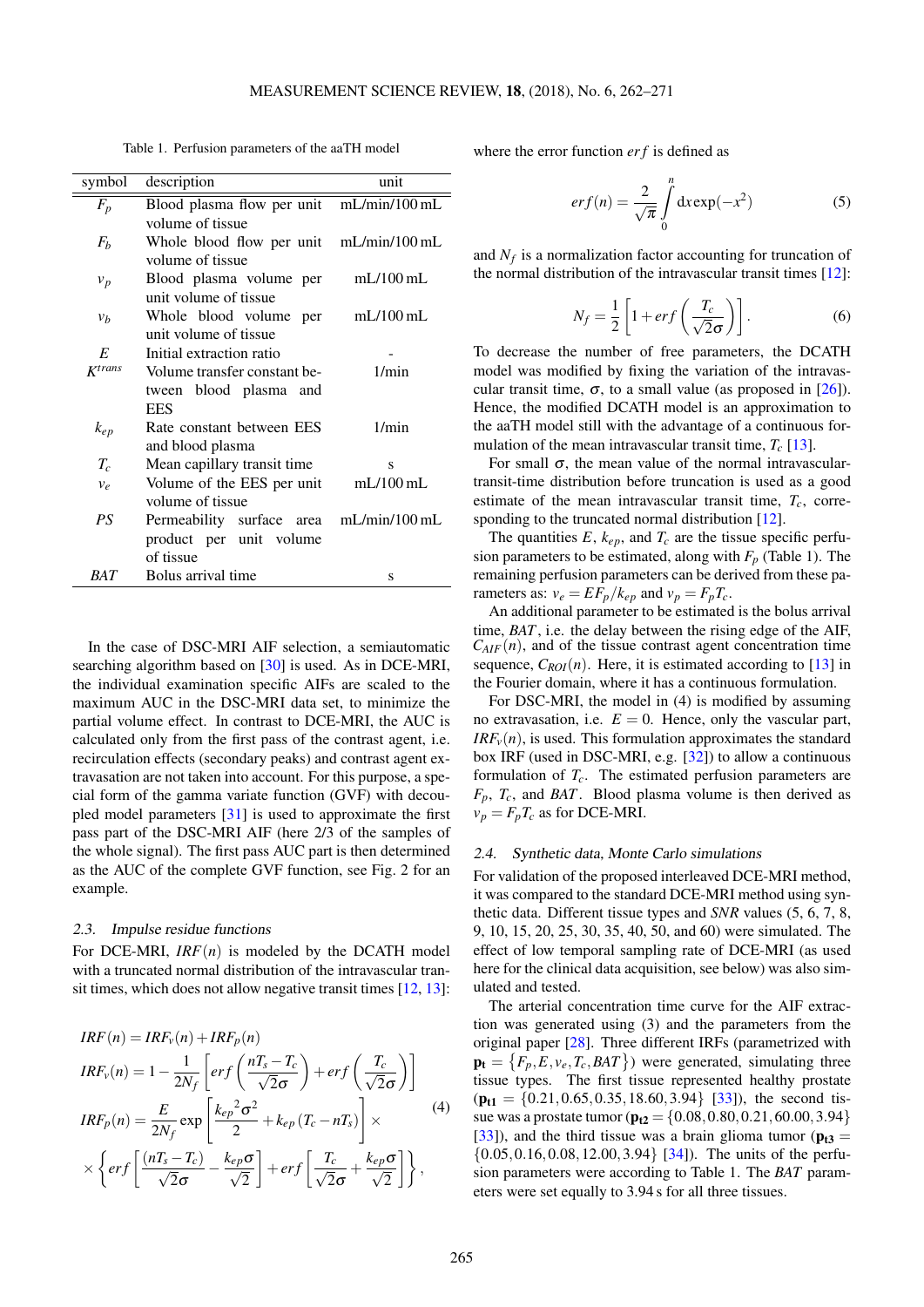Noise-free high temporal resolution concentration time curves  $C_{ROI}(n, \mathbf{p})$  were generated by a discrete convolution of the AIF and *IRF*(*n*,p). Four acquisition and processing types were evaluated: the standard and the interleaved DCE method, each with a high and low temporal resolution,  $T_s = 0.99$  s and  $T_s = 3.94$  s (same as for the clinical data, see below), respectively. In case of low temporal resolution, the concentration time curves were undersampled by a factor of 4. Then, zero mean Gaussian noise was added. The standard deviation of noise, σ*noise*, was calculated according to the chosen *SNR* level, defined as

<span id="page-4-0"></span>
$$
SNR = \frac{1}{N\sigma_{noise}} \sum_{n=1}^{N} C_{ROI}(n, \mathbf{p}).
$$
 (7)

To simulate noise of the measured arterial concentration time curve (for AIF extraction), the same value of σ*noise* was used for noise added to the arterial curve. For each level of the *SNR* and each tissue type, 500 noise realizations were generated.

Finally, the standard (complete) and interleaved (segment of  $C_{ROI}(n, \mathbf{p})$  of the same position and duration was left out as in clinical recordings, see below) data sets were processed using the standard perfusion analysis and the method proposed for the interleaved acquisition, respectively.

A relative estimation error of each perfusion parameter *x* was calculated as

$$
\delta_x = \frac{|\widehat{x}(w) - x|}{x} 100,\tag{8}
$$

where *w* is the index of noise realization,  $\hat{x}$  is the estimated value of the perfusion parameter and  $x$  is its ground-truth value. To study the effect of the missing segment in the interleaved acquisition and of low sampling rate, a median relative error was calculated for each *SNR* from  $\delta_{r}$  of all intravascular parameters  $(F_p, v_p, T_c, BAT)$ .

#### 2.5. Clinical data

The comparison of intravascular perfusion parameters was tested on data sets from 6 patients: 3 patients (age 51, 58, and 68) with one or more brain glioma metastases and 3 patients with primary glioma (age 70, 72, and 72). All involved patients were scanned upon ethical approval and a written informed consent.

Data acquisition was done using the MRI scanner Achieva 1.5 T (Philips Healthcare, Eindhoven, Netherlands) with a 16 channels receive head coil SENSE-NV-16. The contrast agent Gadobutrol (Gadovist, Bayer Pharma AG, Berlin, Germany) was applied at the dose 5 mL for DCE-MRI and 10 mL for DSC-MRI, i.e. the bolus dose ratio was  $D_R = 2$ , application speed 5 mL/s, pressure limit 325 lb/in<sup>2</sup> (psi). Both applications were followed by the same amount of 20 mL saline at the same speed 5 mL/s. The contrast agent was administered to the left arm vein using the power injector (Spectris Solaris EP, Medrad, Warrendale, USA) to provide a consistent and reproducible administration speed and dosing.

### DCE-MRI acquisition and processing

For the DCE-MRI calibration recording, the 3D Fast Low Angle Shot (FLASH) sequence was used, with the parameters TE/TR =  $1.80/3.83$  ms, temporal resolution  $T_s = 3.94$  s, flip angles (FA =  $\{10,20,30°\}$ ), 20 slices per volume, acquisition matrix  $64 \times 64$ , and acquisition duration of 1 min 19 s. It was followed by administration of a contrast agent bolus and the DCE-MRI contrast acquisition using the same parameters as for the DCE-MRI calibration recording with flip angle 30°, 20 cycles (time samples), and acquisition duration of 1 min 19 s. Then, the DSC-MRI sequence and acquisition of high resolution anatomical images were performed (see below for acquisition details). This acquisition phase took 5 min 52 s. Subsequently, the DCE-MRI postcontrast sequence was acquired using the same acquisition parameters as for the first DCE-MRI contrast acquisition (no bolus). The complete interleaved acquisition protocol took 12 min 27 s.

In the preprocessing phase, the DCE-MRI contrast recordings were converted from signal intensity to the change of the longitudinal relaxation rate, ∆*R*1, using the method in [\[27\]](#page-9-3). The quantity  $\Delta R_1$  was proportional to the concentration of the contrast agent.

The deconvolution algorithm was implemented as a constrained optimization (function lsqnonlin, MATLAB Optimization Toolbox, The MathWorks Inc., Natick, Massachusetts, U.S.A.). The standard deviation of the intravascular transit time,  $\sigma$ , in the DCATH IRF model was set to  $T_s/2$ . To minimize the problem of optimization being trapped in a local optimum, the deconvolution algorithm was run from four different starting points (with different initial estimates of  $T_c$  and  $E$ ). The best solution was obtained as the one with the lowest final value of the criterion function.

#### DSC-MRI acquisition and processing

The DSC-MRI data were recorded using the 3D sequence PRinciples of Echo Shifting using a Train of Observations (sPRESTO) [\[35,](#page-9-11) [36\]](#page-9-12) with the parameters  $TE_0 = 22.64$  ms, TR = 15.43 ms, FA =  $7^{\circ}$ , one TR interval echo shift  $n_s = 1$ and temporal resolution 1.19 s, 30 slices, acquisition matrix  $64 \times 64$  voxels, 60 cycles, acquisition duration 1 min 11 s. Signal intensity of the acquired images was converted to the transversal relaxation rate change,  $\Delta R_2^*$ , using the standard mono-exponential relationship ([\[37\]](#page-9-13)), with  $TE = TE_0 + n_s TR$ [\[35\]](#page-9-11). Then, the time sequences  $\Delta R_2^*$  were converted to the contrast agent concentration sequences by dividing by  $r_2^*$ . For the tissue voxels,  $r_{2tissue}^* = 44 \text{ mM}^{-1} \text{s}^{-1}$  and for the AIF,  $r_{2blood}^* = 7.6 \text{ mM}^{-1} \text{s}^{-1}$  [\[38\]](#page-9-14). This is a standard approach for absolute quantification in DSC-MRI (the values in [\[38\]](#page-9-14) were given for Gadopentetate dimeglumine; the same ratio of *r* ∗ <sup>2</sup>*blood*/*r* ∗ <sup>2</sup>*tissue* was assumed also for Gadobutrol contrast agent used in our study, because  $r_2^*$  of glioma tissue was not given in literature, to the best of our knowledge). The deconvolution algorithm was implemented in the same way as for the DCE-MRI part.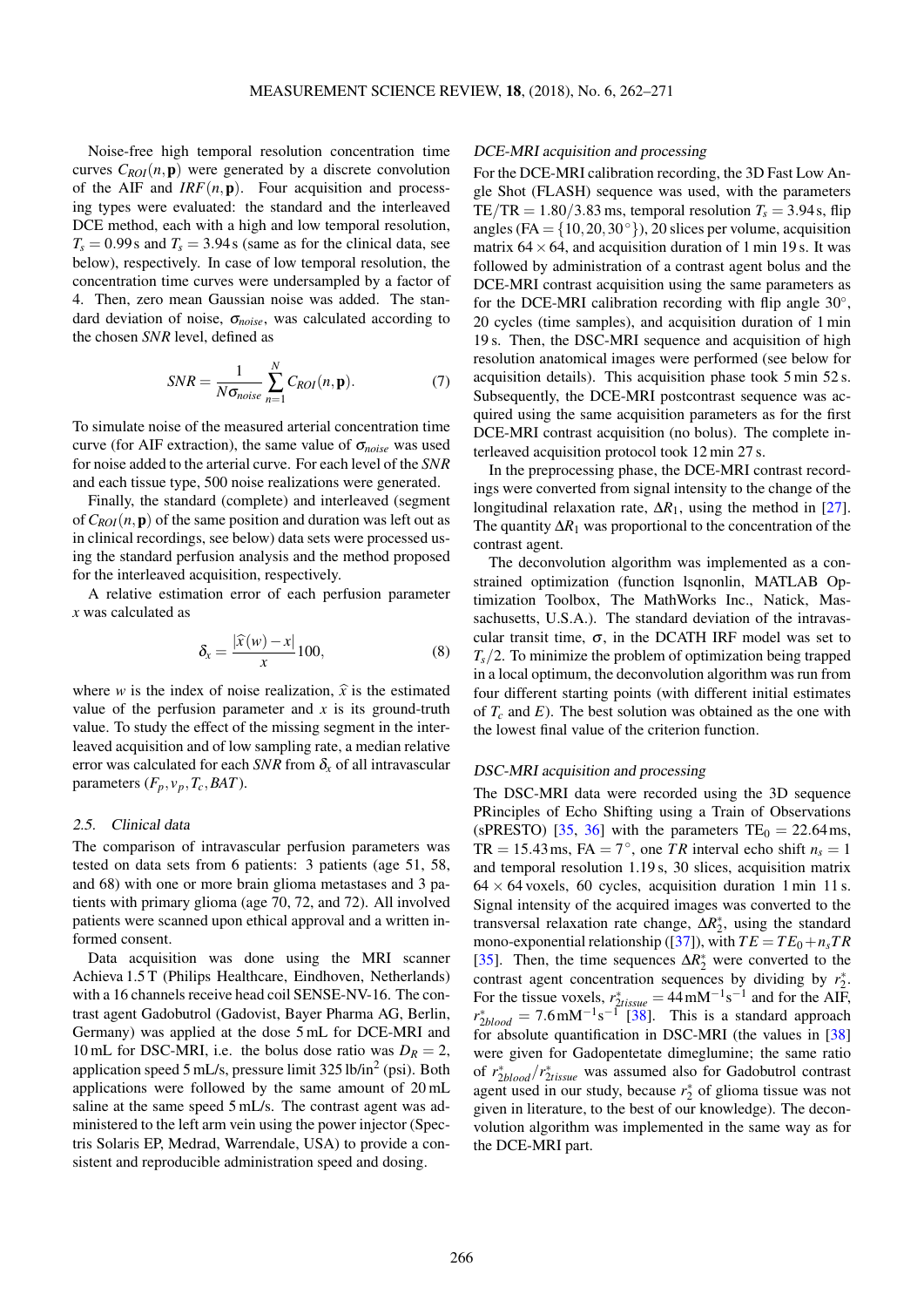#### Comparison of perfusion parameters

To evaluate the proposed DCE- and DSC-MRI acquisition and analysis methods on clinical data, the intravascular perfusion parameters estimated by the DCE- and DSC-MRI analyses were compared. Blood flow and volume were derived from plasma flow and volume using literature based values for the hematocrit in small vessels,  $Hct_{SV} = 0.28$ , and large vessels,  $Hct_{LV} = 0.40$  [\[39\]](#page-9-15). Denoting their ratio as  $r_{Hct} = Hct_{SV}/Hct_{LV}$ , blood flow was calculated as  $F_b = F_p/(1 - r_{Hct} Hct_{LV})$ . Using the central volume theorem, blood volume was calculated as  $v_b = F_bT_c$ .

To image the same brain volume using both DCE- and DSC-MRI and to provide a good temporal and spatial resolution, DCE- and DSC-MRI data were recorded with different geometries. The DSC-MRI acquisition method allowed for a high temporal (1.19 s) and spatial (30 slices) resolution, while for the DCE-MRI acquisition method lower temporal and spatial resolution was achievable (3.83 s, 20 slices). Hence, the DCE-MRI and DSC-MRI results were evaluated by comparing the statistical distributions of the perfusion parameter values estimated within the tumor regions.

The perfusion parameter maps were segmented to obtain the tumor regions as follows. A binary 3D mask of the tumor region was obtained from high-resolution  $T_1$ - and *T*2-weighted images and their blurred versions by applying a Support Vector Machine (SVM) classification algorithm [\[40\]](#page-9-16). It is based on the search for an optimum hyperplane dividing the data into two groups with a maximum distance between the hyperplane and the data in both groups closest to the hyperplane. To allow a nonlinear formulation of the dividing hyperplane, a Gaussian radial basis function was used as a kernel of the SVM algorithm, mapping the input feature space into a higher dimension feature space [\[40\]](#page-9-16).

To train the segmentation method for the given examination data set, voxels inside and outside the tumor were manually selected. The intensity values at the indicated points in both  $T_1$ - and  $T_2$ -weighted images were used as an input for training of the segmentation model algorithm.

The resulting binary 3D masks of the tumor were then geometrically transformed and resampled to the sampling grid of the perfusion images. The perfusion parameters within the tumor mask were extracted and compared using scatter plots with denoted medians and the 25th and 75th percentiles. In DCE-MRI, the voxels with noisy signals  $(NR < 5)$  were omitted (estimation of *SNR* for clinical data is described below).

The high resolution  $T_1$ -weighted images were acquired using a 3D FLASH sequence with spatial resolution  $0.8 \times$  $0.8 \times 1.6$  mm, acquisition matrix  $300 \times 298$  voxels, 209 slices, TE = 4 ms, TR =  $25 \text{ ms}$ , and flip angle  $30^\circ$ . The high resolution  $T_2$ -weighted images were acquired using a turbo spin echo sequence with spatial resolution  $0.45 \times 0.45 \times 5.00$  mm, acquisition matrix  $384 \times 299$  voxels,  $22$  slices, TE = 100 ms, TR =  $4400 \text{ ms}$ , and flip angle  $90^\circ$ .

To relate the *SNR* of the simulated data to the clinical data, median *SNR* within the tumor regions of all patients was calculated from all tumor voxels according to [\(7\)](#page-4-0). Standard deviation of the noise ( $\sigma_{noise}$ ) was estimated as follows. The postcontrast segment (second DCE acquisition) was approximated by a monoexponential function. This function was then subtracted from the measured signal. Finally, σ*noise* was estimated from the residuals. Mean signal value in [\(7\)](#page-4-0) was calculated as a mean of the measured signal.

#### 3. RESULTS

#### 3.1. Synthetic DCE-MRI data

Fig. [3](#page-5-0) shows the results of the Monte Carlo analysis. The interleaved method led to increased perfusion parameter estimation error compared to the standard DCE method. Also, lower temporal resolution led to higher estimation errors. The estimation error decreased with increasing *SNR*. The median *SNR* estimated for the clinical DCE data was 9.7. This relates the clinical data to the simulated data set with  $SNR = 10$ . For this case  $(SNR = 10)$ , the estimation error of the intravascular perfusion parameters was below 31 % (Fig. [3\)](#page-5-0).

<span id="page-5-0"></span>

Fig.3. Results of the Monte Carlo simulation, median relative errors estimated from intravascular parameters  $(F_b, v_b, T_c, BAT)$  as a function of the *SNR*

The boxplots in Fig. [4](#page-6-0) show detailed results for  $SNR = 10$ and the brain tumor tissue as the case closest to the used clinical data set. The boxplots show the same trends as Fig. [3.](#page-5-0) Importantly, these plots indicate that the omitted segment in the interleaved DCE acquisition did not induce any additional systematic bias of the perfusion parameter estimates (boxplots B), while low temporal resolution did for  $T_c$  and  $v_b$  (boxplots A and C).

#### 3.2. Clinical DSC- and DCE-MRI data

Fig. [2](#page-2-2) shows examples of the measured and approximated AIFs for DCE-MRI and DSC-MRI. Fig. [5](#page-6-1) shows examples of approximation of the tissue contrast agent concentration sequences by the convolutional model [\(1\)](#page-1-0) and the estimated IRF.

Figure [6](#page-6-2) (left) shows a result of the tumor region segmentation. The resulting perfusion-parameter maps (Fig. [6](#page-6-2) (top and bottom row)) done in approximately the same slice position showed similar structures in the parametric maps of  $F_b$  and  $v<sub>b</sub>$ , however, they were differently scaled. The  $T<sub>c</sub>$  maps were clearly different.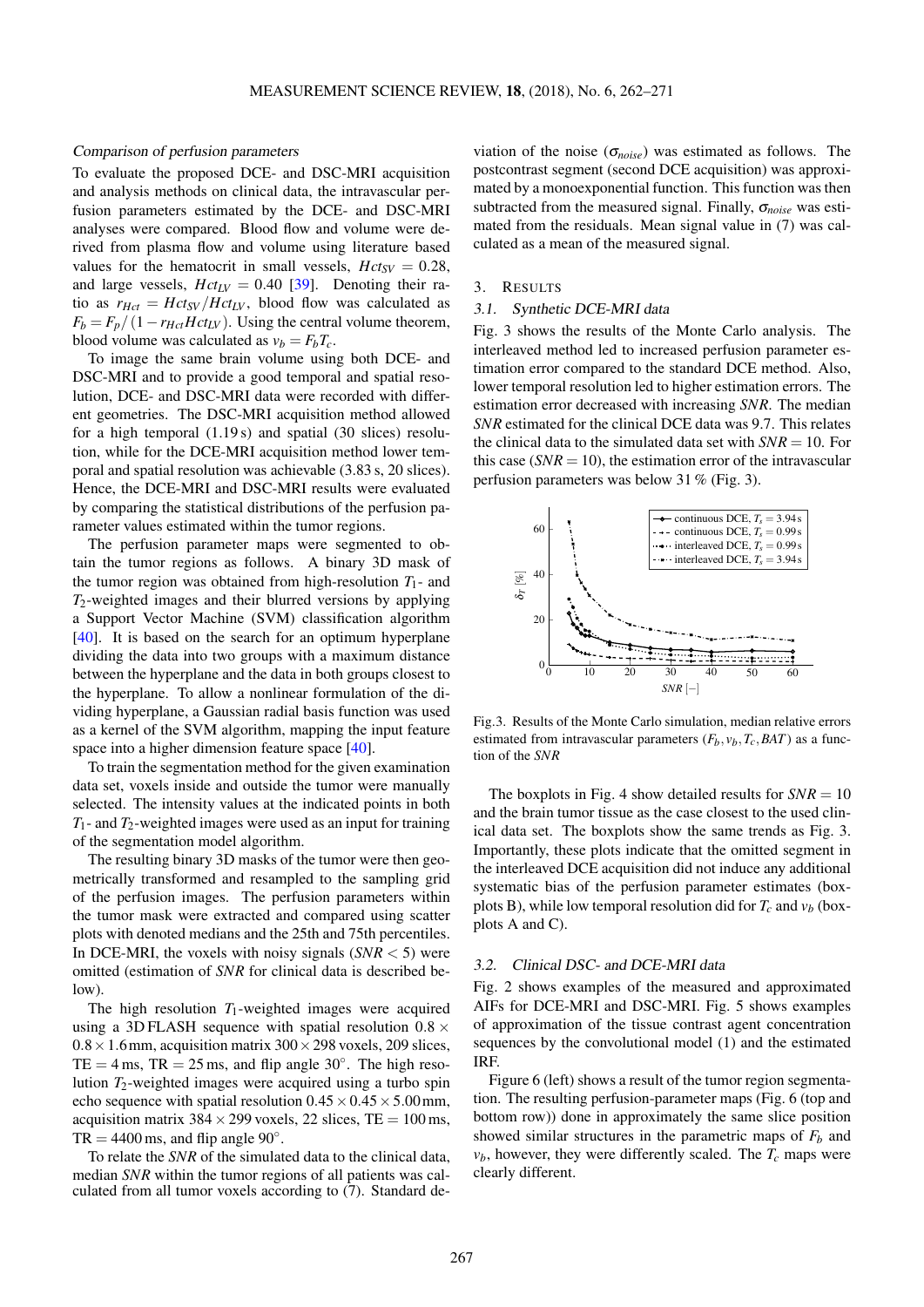<span id="page-6-0"></span>

Fig.4. Synthetic data,  $SNR = 10$ , brain tumor tissue, boxplots comparing different DCE-MRI techniques, A: interleaved DCE with  $T_s = 3.94$  s, B: interleaved DCE with  $T_s = 0.99$  s, C: continuous DCE with  $T_s = 3.94$  s and D: continuous DCE with  $T_s = 0.99$  s. Solid vertical lines denote the ground truths. The units are  $v_b$  [mL/100 mL],  $F_b$  [mL/min 100 mL] and  $T_c$  [s].

<span id="page-6-1"></span>

Fig.5. Approximation of the tissue contrast agent concentration sequence by the convolutional model for DCE-MRI (upper) and for DSC-MRI (lower).

The results of the complete data set are summarized as scatter plots (Fig. [7\)](#page-6-3). In each scatter plot, the central mark is the median, the black solid lines denote the 25th and 75th percentiles, red lines represent linear regression of medians and black dashed lines are lines of unity slope. The estimated perfusion parameter values were in the expected range ac-

<span id="page-6-2"></span>

Fig.6. Example of tumor-region segmentation at high resolution *T*<sup>1</sup> weighted image /*left*/ and comparison of the DCE (top row) and DSC-MRI (bottom row) maps of  $T_c$  [s],  $F_b$  [mL/min/100 mL] and  $v<sub>b</sub>$  [mL/100 mL].

cording to literature for gliomas ([\[34,](#page-9-10) [41,](#page-9-17) [42\]](#page-9-18)). For each intravascular perfusion parameter, regression analysis was applied to the median values. The regression coefficient representing the slope of the regression line was 0.87 for  $T_c$ , 0.32 for  $F_b$ , and 0.14 for  $v_b$ . Hence, the perfusion parameter  $T_c$ gave the best absolute agreement between the DCE-MRI and DSC-MRI methods. This is expected, because this parameter is not affected by scaling of the AIFs and by the vessel size dependency of  $r_2^*$ , in contrast to  $F_b$  and  $v_b$ . The Pearson's median correlation coefficients between DCE-MRI and DSC-MRI medians were  $R(T_c) = 0.66$ ,  $R(F_b) = 0.84$ , and  $R(v_b) = 0.55$ . The observed correlation coefficients corresponded well with the level of bias in perfusion parameter estimates caused by low temporal resolution in simulated DCE-MRI data (Fig. [4,](#page-6-0) boxplots A and C), i.e. no observed bias in  $F_b$  estimates corresponded to the highest correlation coefficient of this perfusion parameter and the highest level of bias in  $v_b$  corresponded to the lowest correlation coefficient of this perfusion parameter.

<span id="page-6-3"></span>

Fig. 7. Perfusion parameters scatter plots of patient data. In each scatter plot, the central mark is the median, the black solid lines denote the 25th and 75th percentiles, red lines represent linear regression of medians and black dashed lines are lines of unity slope.

## 4. DISCUSSION

The proposed modifications of the DCE method were compared to the standard DCE method on synthetic data. The missing segment in the interleaved-acquisition DCE data led to a slightly decreased precision of perfusion parameter estimation and no bias (Fig. [4\)](#page-6-0). Low temporal resolution  $(T_s = 3.94s)$  had a similar effect of decreased precision, but in addition, it led to a bias in estimates of  $T_c$  and  $v_b$  (no bias was observed for  $F_b$ ), see Fig. [4.](#page-6-0) This suggests that among intravascular perfusion parameters,  $F_b$  is the least sensitive to decreased temporal resolution in the sense of accuracy.

As expected, the combination of both lower temporal resolution and interleaved acquisition led to further decrease of precision (Fig. [4\)](#page-6-0). The decrease in precision due to the proposed interleaved acquisition and lower temporal resolution clearly reflects fewer sampling points available for the perfusion analysis. This is certainly a limitation of the proposed interleaved method. In terms of median relative error of intravascular perfusion parameters, the combination of lower temporal resolution and interleaved acquisition had the highest error (approx. 30 %), compared to less than 20 % error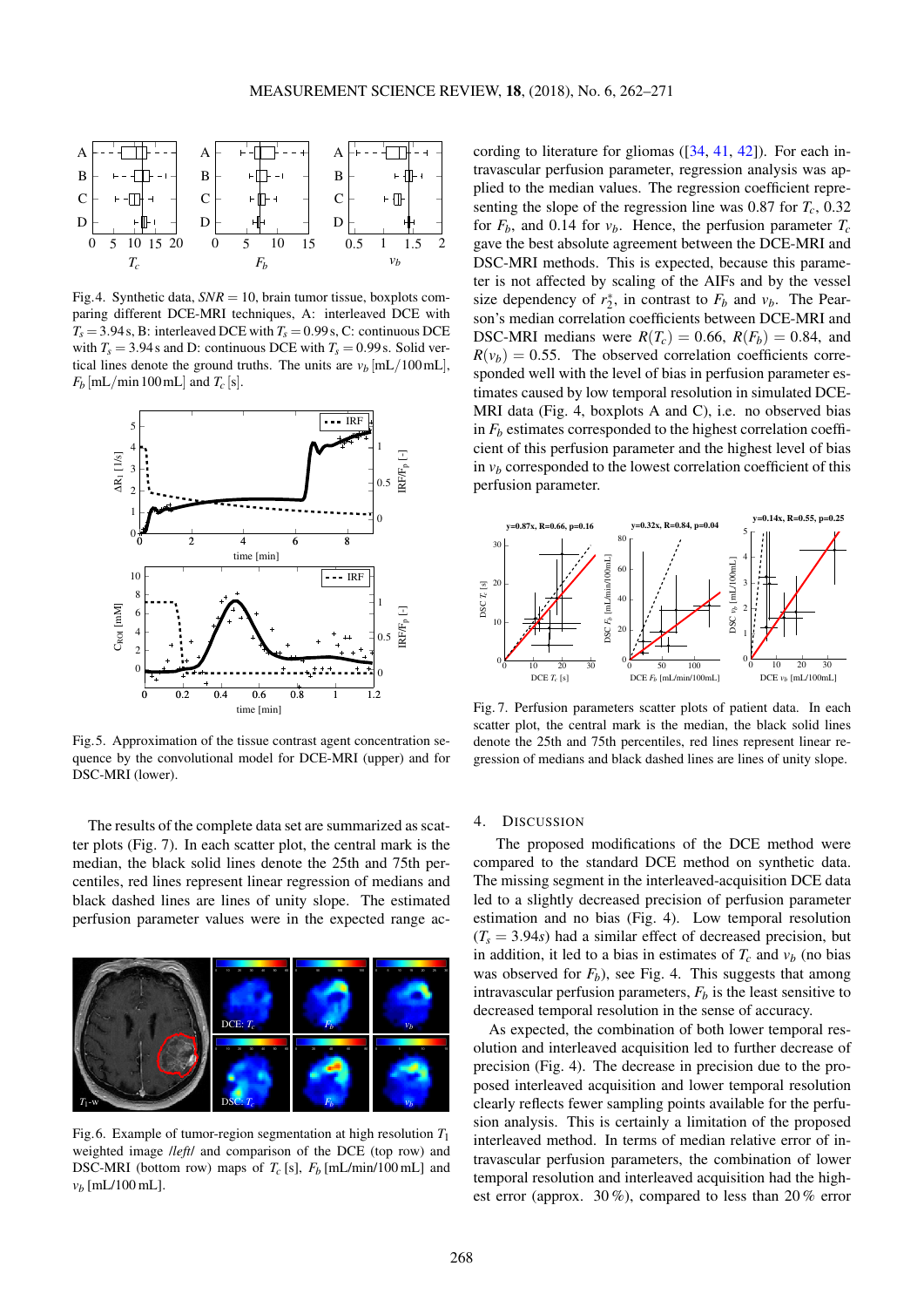obtained for other combinations of low/high temporal resolution and continuous/interleaved acquisition.

Testing of the complete DCE-DSC-DCE acquisition and processing scheme on glioma patient data sets showed that the estimated perfusion parameters were in the expected range, according to literature. The absolute match between the DCEand DSC-MRI perfusion parameters (tested using the slope of the regression line in scatter plots) showed a good agreement of *Tc*. On the other hand, the absolute match between the DCE- and DSC-MRI estimates of  $F_b$  and  $v_b$  was poor. This reflects an unknown scaling factor in DSC-MRI due to the tissue dependency of  $r_2^*$  which is still the main problem in absolute quantification of  $F_b$  and  $v_b$  in DSC-MRI.

The correlation coefficients calculated from the clinical data results were in line with the accuracy of the modified DCE-MRI method resulting from the evaluation on synthetic data (done for the same SNR and tissue type as used in the clinical recordings). Hence, a fairly high correlation coefficient was obtained for *F<sup>b</sup>* because its estimates had no bias on synthetic data. Correspondingly, the lowest correlation coefficient was obtained for  $v<sub>b</sub>$  because it demonstrated the strongest bias on synthetic data.

As was shown on synthetic data, the main source of bias was low temporal resolution due to 3D mode of DCE sequence. A higher sampling rate can be reached with 2D acquisition. However, 2D acquisitions lack a higher volume coverage. The temporal resolution was sufficient for the tissue concentration function because it can be treated as a low pass filtered version of the IRF (the low-pass filter is the AIF). The low temporal resolution is, however, insufficient for sampling of the AIF. Hence, the main source of errors was probably the AIF estimation. The problem of AIF measurement could be solved by AIF estimation based on blind deconvolution [\[26\]](#page-9-2), where the AIF is estimated from one or several tissue contrast agent concentration sequences. These sequences can be sampled with a lower temporal resolution because they develop more slowly compared to the arterial signal, as explained above and shown in [\[43\]](#page-9-19). The AIF estimation scheme based on the measured arterial signal as used here was selected as the first choice, because it has a wider acceptance than the blind deconvolution estimation.

Another approach to the low temporal sampling rate could be the use of fixed population based AIF parameters, as presented in [\[28\]](#page-9-4). This would, however, ignore interpatient differences.

Another source of inaccuracy is the assumption of no extravasation of the contrast agent in processing of the DSC-MRI data. Even though it was suppressed by the pre bolus applied during the first DCE-MRI acquisition step, the remaining contrast agent exchange between the vascular and extravascular spaces was not taken into account. Also, the *r*<sup>\*</sup><sub>2</sub> relaxivities of tissue and blood were fixed to literature values. However,  $r_2^*$  has been shown to be tissue specific (see [\[38,](#page-9-14) [37\]](#page-9-13)). This is a general problem for absolute quantification in DSC-MRI. This problem could be solved by formulation of  $r_2^*$  as an additional "perfusion" parameter to be estimated. The theory and application of this approach to simultaneously acquired DCE-DSC data was described in [\[18,](#page-8-17) [21\]](#page-8-20). However, it could be applied to the interleaved DCE-DSC-DCE acquisition in a similar way.

The advantage of the proposed interleaved acquisition method over the standard sequential DCE-DSC protocol is time efficiency. The acquisition length of the presented protocol is identical with the acquisition length required for a standard DCE-MRI recording. On the other hand, the missing part of DCE in the interleaved method deteriorates the precision of the perfusion parameter estimates.

Compared to the simultaneous acquisition of DCE- and DSC-MRI data based on multi echo sequences, the interleaved approach improves spatial and/or temporal resolution. This is because no additional time is needed for acquisition of additional echoes. Again, this is at the cost of lower precision of the perfusion parameter estimates. Another advantage of the interleaved acquisition, compared to the multi echo sequences, is its inherent dual bolus nature providing suppression of contrast agent extravasation. However, the dual bolus feature could be incorporated also to the multi echo acquisition by applying a second contrast agent bolus during the acquisition.

#### 5. CONCLUSIONS

We have proposed a new acquisition and processing method for measurement of DCE- and DSC-MRI which combines advantages of the current sequential and simultaneous acquisition techniques. We have applied the same pharmacokinetic model in processing of the DCE- and DSC-MRI data. This makes it possible to compare, in absolute terms, some of the perfusion parameters estimated from the DCEand DSC-MRI, namely the intravascular perfusion parameters: vascular mean transit time, blood flow, and volume. The evaluation on clinical data showed a fairly high correlation of blood flow estimates from DCE- and DSC-MRI. However, an unknown scaling factor was still present, mainly due to the tissue-specific character of  $r_2^*$ .

Thanks to the unified pharmacokinetic modeling od DCEand DSC-MRI data, this work can be considered an initial study for a possible joint estimation of the intravascular perfusion parameters. Such joint estimation can be formulated as a simultaneous approximation of the voxel based DCEand DSC-MRI contrast agent concentration sequences by a pharmacokinetic model where the intravascular parameters are the same for the DCE and DSC parts. This would decrease the number of parameters to be estimated compared to independent DCE- and DSC-MRI analysis. It should lead to improved estimation accuracy. To perform this step, the limitations of this study (mainly low temporal resolution of DCE-MRI, inaccurate AIF, remaining extravasation of the contrast agent in DSC-MRI, and tissue dependent  $r_2^*$ ) have to be solved.

#### ACKNOWLEDGEMENT

The research was supported by the Czech Science Foundation (project GA16-13830S), by the Min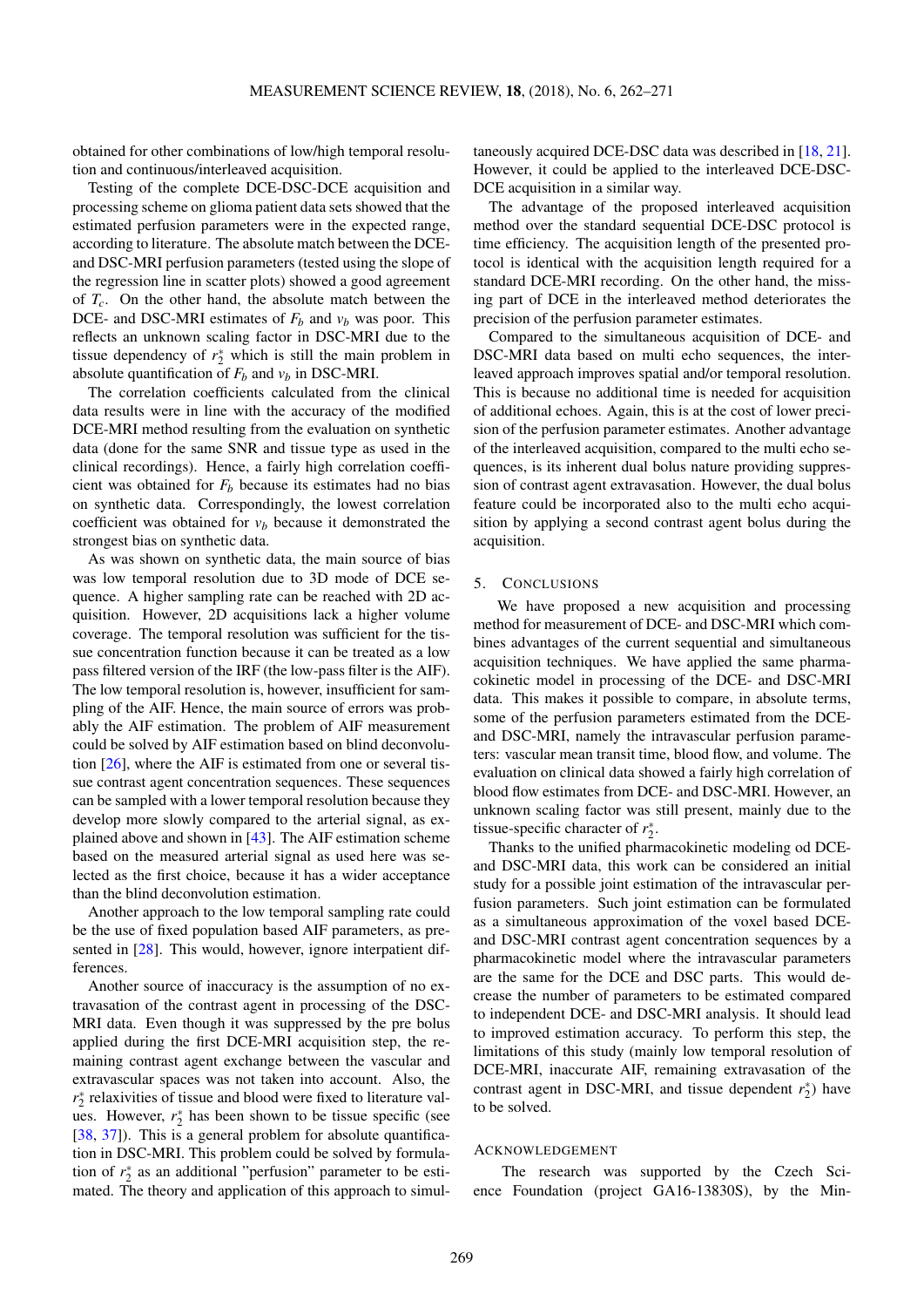istry of Education, Youth and Sports of the Czech Republic (MEYS projects LO1212, CZ.1.05/2.1.00/01.0017, and CZ.02.1.01/0.0/0.0/16\_013/0001775), and by the Czech Academy of Sciences (project RVO:68081731). Further support was provided by the National Sustainability Programme (project LO1401) and by the SIX Center and Czech-BioImaging (MEYS LM2015062) infrastructures.

## **REFERENCES**

- <span id="page-8-0"></span>[1] Jerosch-Herold, M. (2010). Quantification of myocardial perfusion by cardiovascular magnetic resonance. *Journal of Cardiovascular Magnetic Resonance*, 12(1), 57.
- <span id="page-8-1"></span>[2] Jackson, A., Buckley, D.L., Parker, G.J.M. (eds.) (2004). *Dynamic Contrast-Enhanced Magnetic Resonance Imaging in Oncology (Medical Radiology)*. Springer.
- <span id="page-8-2"></span>[3] Tofts, P. (ed.) (2004). *Quantitative MRI of the Brain: Measuring Changes Caused by Disease*. Wiley.
- <span id="page-8-3"></span>[4] Willats, L., Calamante, F. (2013). The 39 steps: evading error and deciphering the secrets for accurate dynamic susceptibility contrast MRI. *NMR in Biomedicine*, 26(8), 913–931.
- <span id="page-8-4"></span>[5] Calamante, F., Gadian, D., Connelly, A. (2002). Quantification of perfusion using bolus tracking magnetic resonance imaging in stroke: Assumptions, limitations, and potential implications for clinical use. *Stroke*, 33(4), 1146–1151.
- <span id="page-8-5"></span>[6] Koh, T.S., Bisdas, S., Koh, D.M., Thng, C.H. (2011). Fundamentals of tracer kinetics for dynamic contrastenhanced MRI. *Journal of Magnetic Resonance Imaging*, 34(6), 1262–1276.
- <span id="page-8-6"></span>[7] Sourbron, S.P., Buckley, D.L. (2013). Classic models for dynamic contrast-enhanced MRI. *NMR in Biomedicine*, 26(8), 1004–1027.
- <span id="page-8-7"></span>[8] Tofts, P., Brix, G., Buckley, D., et al. (1999). Estimating kinetic parameters from dynamic contrast-enhanced T(1)-weighted MRI of a diffusable tracer: Standardized quantities and symbols. *Journal of Magnetic Resonance Imaging*, 10(3), 223–232.
- <span id="page-8-8"></span>[9] Tofts, P.S. (1997). Modeling tracer kinetics in dynamic Gd-DTPA MR imaging. *Journal of Magnetic Resonance Imaging*, 7(1), 91–101.
- <span id="page-8-9"></span>[10] Brix, G., Kiessling, F., Lucht, R., Darai, S., Wasser, K., Delorme, S., Griebel, J. (2004). Microcirculation and microvasculature in breast tumors: Pharmacokinetic analysis of dynamic MR image series. *Magnetic Resonance in Medicine*, 52, 420–429.
- <span id="page-8-10"></span>[11] St Lawrence, K.S., Lee, T.Y. (1998). An adiabatic approximation to the tissue homogeneity model for water exchange in the brain: I. Theoretical derivation. *Journal of Cerebral Blood Flow and Metabolism*, 18(12), 1365– 1377.
- <span id="page-8-11"></span>[12] Koh, T.S., Zeman, V., Darko, J., et al. (2001). The inclusion of capillary distribution in the adiabatic tissue homogeneity model of blood flow. *Physics in Medicine and Biology*, 46(5), 1519–1538.
- <span id="page-8-12"></span>[13] Bartoš, M., Jiřík, R., Kratochvíla, J., Standara, M., Starčuk Jr., Z., Taxt, T. (2014). The precision of DCE-MRI using the tissue homogeneity model with continuous formulation of the perfusion parameters. *Magnetic Resonance Imaging*, 32(5), 505–513.
- <span id="page-8-13"></span>[14] Østergaard, L. (2005). Principles of cerebral perfusion imaging by bolus tracking. *Journal of Magnetic Resonance Imaging*, 22(6), 710–717.
- <span id="page-8-14"></span>[15] Essig, M., Shiroishi, M.S., Nguyen, T.B., et al. (2013). Perfusion MRI: the five most frequently asked technical questions. *American Journal of Roentgenology*, 200(1), 24–34.
- <span id="page-8-15"></span>[16] Donahue, K.M., Krouwer, H.G., Rand, S.D., Pathak, A.P., Marszalkowski, C.S., Censky, S.C., Prost, R.W. (2000). Utility of simultaneously acquired gradientecho and spin-echo cerebral blood volume and morphology maps in brain tumor patients. *Magnetic Resonance in Medicine*, 43(6), 845–853.
- <span id="page-8-16"></span>[17] Pike, M.M., Stoops, C.N., Langford, C.P., Akella, N.S., Nabors, L.B., Gillespie, G.Y. (2009). High-resolution longitudinal assessment of flow and permeability in mouse glioma vasculature: Sequential small molecule and SPIO dynamic contrast agent MRI. *Magnetic Resonance in Medicine*, 61(3), 615–625.
- <span id="page-8-17"></span>[18] Sourbron, S., Heilmann, M., Biffar, A., Walczak, C., Vautier, J., Volk, A., Peller, M. (2009). Bolus-tracking MRI with a simultaneous T1- and T2\*-measurement. *Magnetic Resonance in Medicine*, 62(3), 672–681.
- <span id="page-8-18"></span>[19] Schmiedeskamp, H., Andre, J.B., Straka, M., et al. (2013). Simultaneous perfusion and permeability measurements using combined spin- and gradient-echo MRI. *Journal of Cerebral Blood Flow and Metabolism*, 33(5), 732–743.
- <span id="page-8-19"></span>[20] Heilmann, M., Walczak, C., Vautier, J., et al. (2007). Simultaneous dynamic T1 and T2\* measurement for AIF assessment combined with DCE MRI in a mouse tumor model. *Magnetic Resonance Materials in Physics, Biology and Medicine*, 20(4), 193–203.
- <span id="page-8-20"></span>[21] Sourbron, S., Heilmann, M., Walczak, C., Vautier, J., Schad, L.R., Volk, A. (2013). T2\*-relaxivity contrast imaging: First results. *Magnetic Resonance in Medicine*, 69(5), 1430–1437.
- <span id="page-8-21"></span>[22] Schmiedeskamp, H., Straka, M., Newbould, R.D., et al. (2012). Combined spin- and gradient-echo perfusionweighted imaging. *Magnetic Resonance in Medicine*, 68, 30–40.
- <span id="page-8-22"></span>[23] Lüdemann, L., Warmuth, C., Plotkin, M., Förschler, A., Gutberlet, M., Wust, P., Amthauer, H. (2009). Brain tumor perfusion: Comparison of dynamic contrast enhanced magnetic resonance imaging using  $T_1$ ,  $T_2$ , and  $T_2^*$  contrast, pulsed arterial spin labeling, and H2(15)O